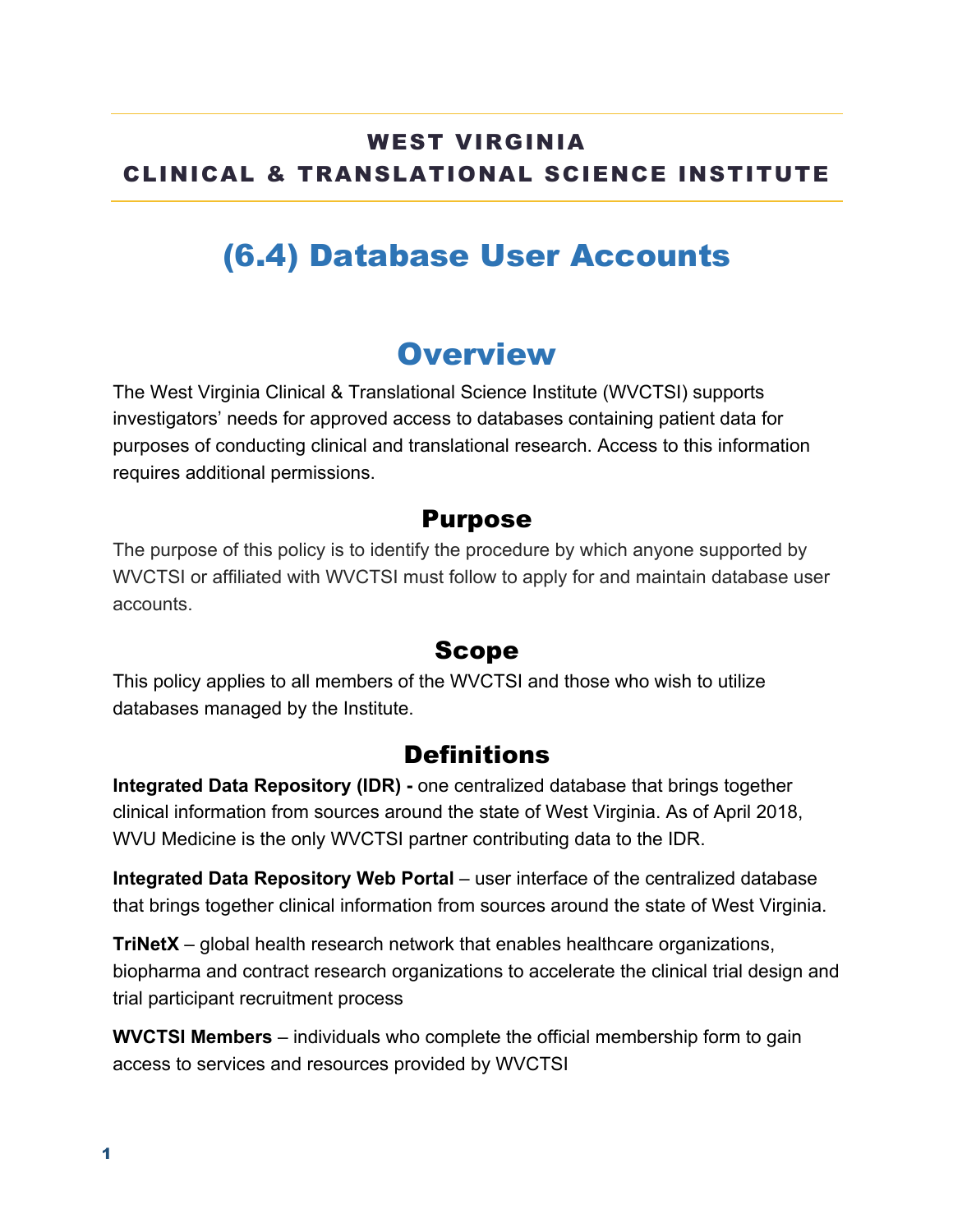**WVCTSI Data Enclave** - a solution implemented in 2017 that enables users to connect and analyze the data on their computer while keeping the data securely located within the WVU Health Sciences Center Data Center.

## **Policy**

Those requesting data through the Integrated Data Repository and TriNetX must be WVCTSI members. IDR data is available to those members from institutions that contribute patient data to the IDR. WVCTSI membership and institutional affiliation will be verified before access to the database(s) will be granted.

#### Procedures

- 1. All applicants must be current WVCTSI members.
- 2. Users requesting IDR data must be primarily affiliated with an institution that contributes patient data to the IDR.
- 3. User accounts must be requested via the online form.
- 4. All usage of the IDR Web Portal and TriNetX applications is for scientific purposes only and aligned with the mission of the WVCTSI.
- 5. Before using any of the systems, the user must first login to the IDR Web Portal or iLab and accept the online user agreement. Terms are stated in the online agreement and if the user declines to accept the user agreement they will not be permitted to utilize the IDR Web Portal and TriNetX. Continued usage of any or all systems is contingent upon the user's continued acceptance of the terms stated in the user agreement.
- 6. If the user is no longer a member of the WVCTSI their user accounts will be terminated.
- 7. Data Requests will now come through iLab and data will be stored on the Data Enclave. Once the data request is completed and user agreement is accepted you can request accounts for the WVCTSI Data Enclave at (https://wvuhsc.sharepoint.com/ctsivdi/SitePages/Home.aspx).

### Roles and Responsibilities

It is the role of the Biomedical Informatics staff to review requests and to verify WVCTSI membership and institutional affiliation of each person requesting access.

It is the responsibility of the user to follow HIPAA guidelines in addition to institutional IRB policies and procedures. It is also the responsibility of the user adhere to the user agreement provided upon account activation along with any subsequent updates.